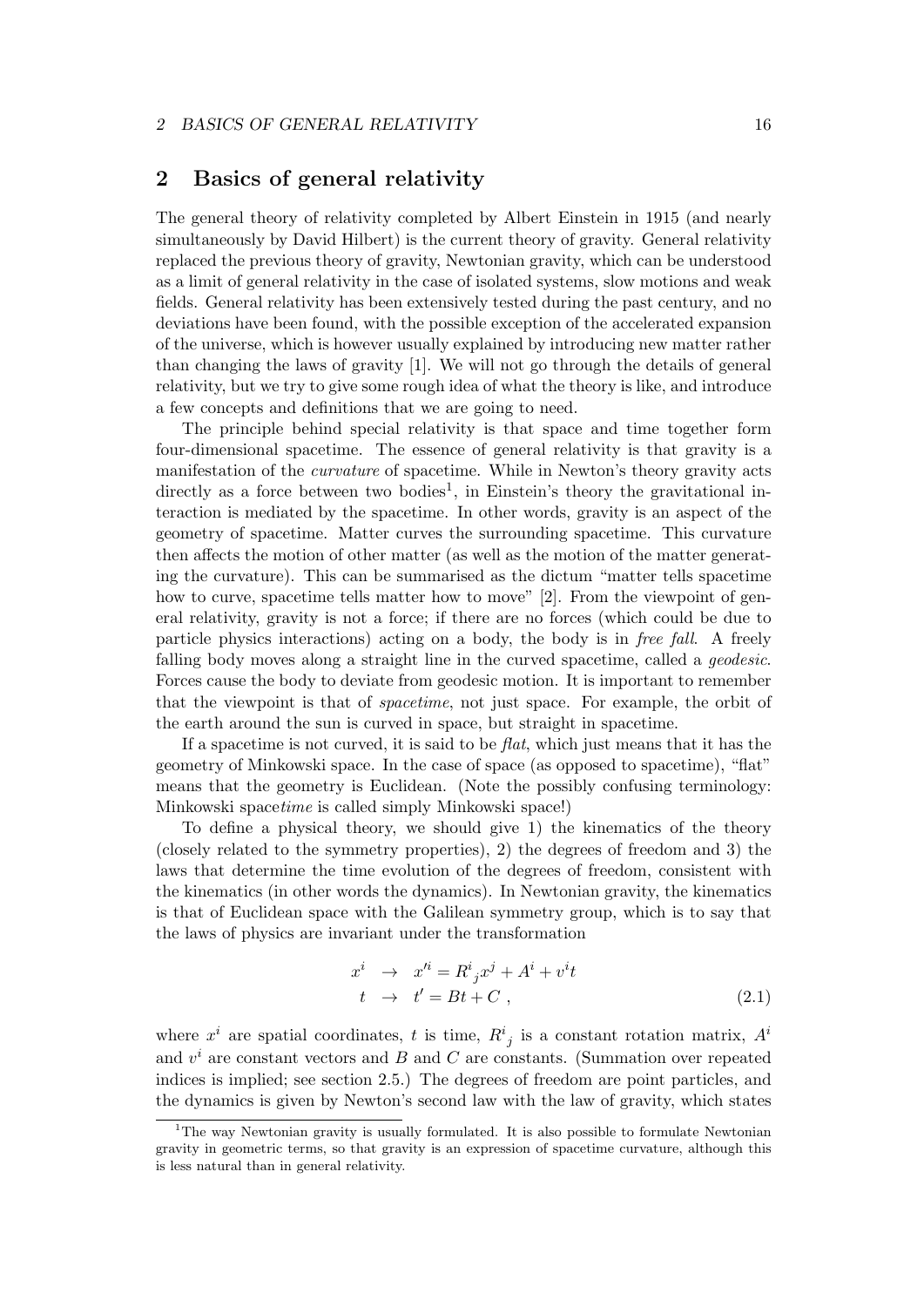that the acceleration of particle 1 due to particle 2 is

$$
\ddot{\bar{x}}_1 = -G_N m_2 \frac{\bar{x}_1 - \bar{x}_2}{|\bar{x}_1 - \bar{x}_2|^3},
$$
\n(2.2)

where  $G_N$  is Newton's constant and  $m_2$  is the mass of particle 2. This law is consistent with the symmetry (2.1), but it is not uniquely specified by it.

In general relativity, Euclidean space is replaced by curved spacetime. Unlike Euclidean space or Minkowski space, a general curved spacetime has no symmetries. However, in general relativity a central role is played by diffeomorphism invariance, which is to say invariance under general coordinate transformations,  $x^{\alpha} \to x'^{\alpha}(x^{\beta})$ . We use Greek indices to denote directions in spacetime, they can take any of the values  $0, 1, 2, 3$ . Latin indices are used to denote spatial directions, i can have any of the values 1, 2, 3. In addition to the matter degrees of freedom, (which are more complicated than point particles, and have to be specified by a matter model –general relativity is not a theory about the structure of matter!), there are gravitational degrees of freedom. In Newtonian theory, gravity is just an interaction between particles, but in general relativity, it is an aspect of the geometry of spacetime and its degrees of freedom are described by the metric. The equation of motion is the Einstein equation. We will below first go through some kinematics of curved spacetime, and then briefly discuss the Einstein equation and its relation to Newtonian gravity.

## 2.1 Curved 2D and 3D space

(If you are familiar with the concept of curved space and how its geometry is given by the metric, you can skip the following and go straight to section 2.3.)

To help to visualise a four-dimensional curved spacetime, it may be useful to consider curved two-dimensional spaces embedded in a flat three-dimensional space.<sup>2</sup> So let us consider first a 2D space. Imagine there are 2D beings living in this 2D space. They have no access to a third dimension. How can they determine whether the space they live in is curved? By examining whether the laws of Euclidean geometry hold. If the space is flat, then the sum of the angles of any triangle is 180<sup>°</sup>, and the circumference of any circle with radius  $\chi$  is  $2\pi\chi$ . If by measurement they find that this does not hold for some triangles or circles, then they can conclude that the space is curved.

A simple example of a curved 2D space is the sphere. The sum of angles of any triangle on a sphere is greater than 180°, and the circumference of any circle drawn on the surface of a sphere is less than  $2\pi\chi$ . (Straight lines on the sphere are sections of great circles, which divide the sphere into two equal hemispheres.)

In contrast, the surface of a cylinder has Euclidean geometry, i.e. there is no way that 2D beings living on it could conclude that it differs from a flat surface, and thus by our definition it is a flat 2D space. (By travelling around the cylinder

 $2$ This embedding is only a visualisation aid. A curved 2D space is defined completely in terms of its two independent coordinates, without any reference to a higher dimension. The geometry is given by the metric (part of the definition of the 2D space), which is a function of these coordinates. Some such curved 2D spaces have the same geometry as a 2D surface in flat 3D space. We then say that the 2D space can be embedded in flat 3D space. But there are curved 2D spaces which have no such corresponding surface, i.e. not all curved 2D spaces can be embedded in flat 3D space.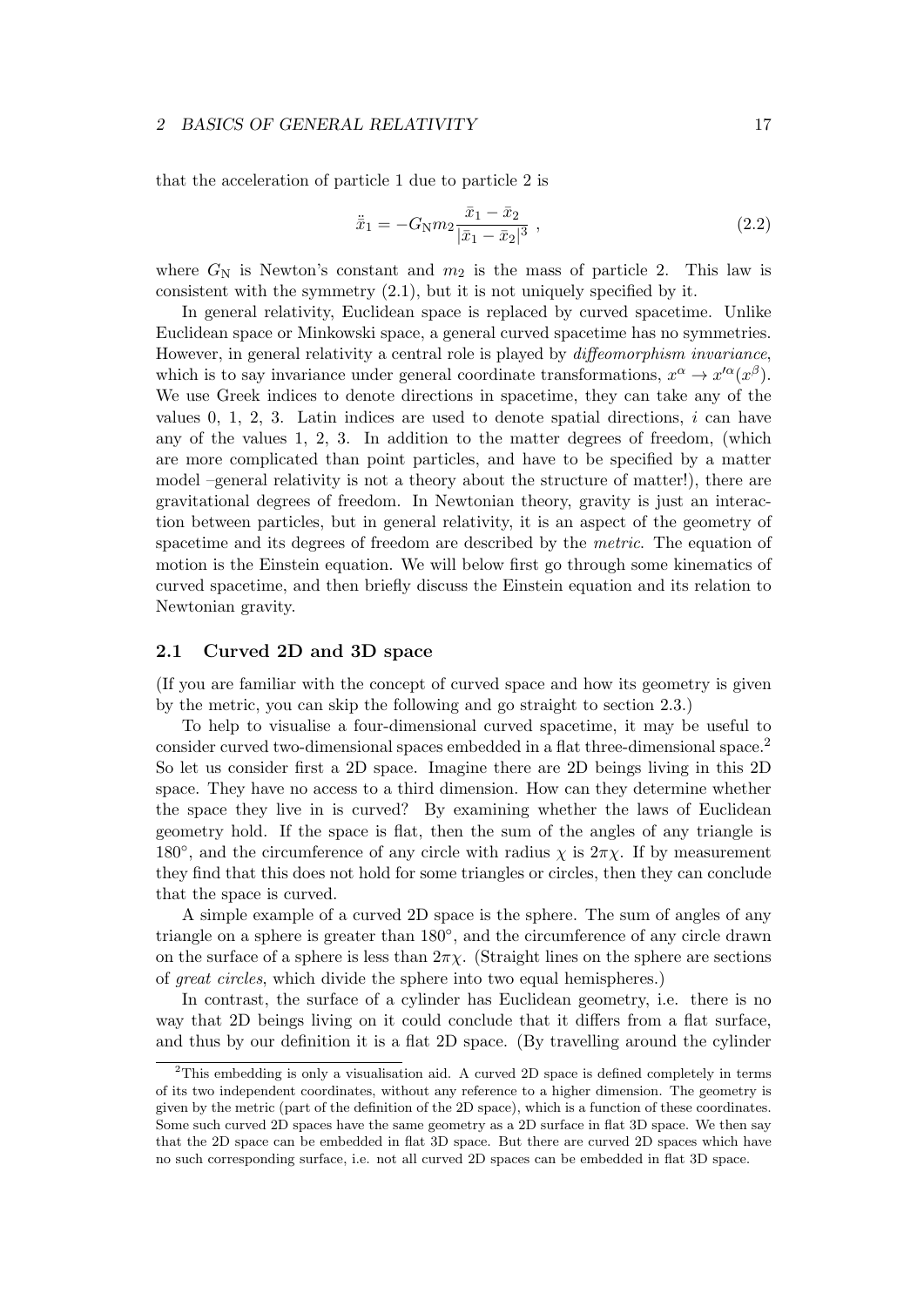Figure 1: Cylinder and sphere.

they could conclude that their space has a non-trivial topology, but the geometry is anyway flat.)

In a similar manner we could try to determine whether the 3D space around us is curved, by measuring whether the sum of angles of a triangle is 180◦ or whether a sphere with radius r has surface area  $4\pi r^2$ . The space around Earth is indeed curved due to Earth's gravity, but the curvature is so small that more sophisticated measurements than the ones described above are needed to detect it.

# 2.2 The metric of 2D and 3D space

The tool to describe the geometry of space is the metric. The metric is given in terms of a set of coordinates. The coordinate system can be an arbitrary curved coordinate system. The coordinates are numbers which identify locations, but do not, by themselves, say anything about physical distances. The distance information is in the metric.

To introduce the concept of a metric, let us first consider Euclidean two-dimensional space with Cartesian coordinates x,y. Take a parametrised curve  $x(\eta)$ ,  $y(\eta)$  that begins at  $\eta_1$  and ends at  $\eta_2$ . The length of the curve is

$$
s = \int ds = \int \sqrt{dx^2 + dy^2} = \int_{\eta_1}^{\eta_2} \sqrt{x'^2 + y'^2} d\eta, \qquad (2.3)
$$

where  $x' \equiv dx/d\eta$ ,  $y' \equiv dy/d\eta$ . Here  $ds = \sqrt{dx^2 + dy^2}$  is the line element. The square of the line element, the metric, is

$$
ds^2 = dx^2 + dy^2.
$$
 (2.4)

The line element has the dimension of distance. As a working definition for the metric, we can say that the metric is an expression which gives the square of the line element in terms of the coordinate differentials.

We could use another coordinate system on the same 2-dimensional Euclidean space, e.g. polar coordinates. Then the metric is

$$
ds^2 = dr^2 + r^2 d\varphi^2, \qquad (2.5)
$$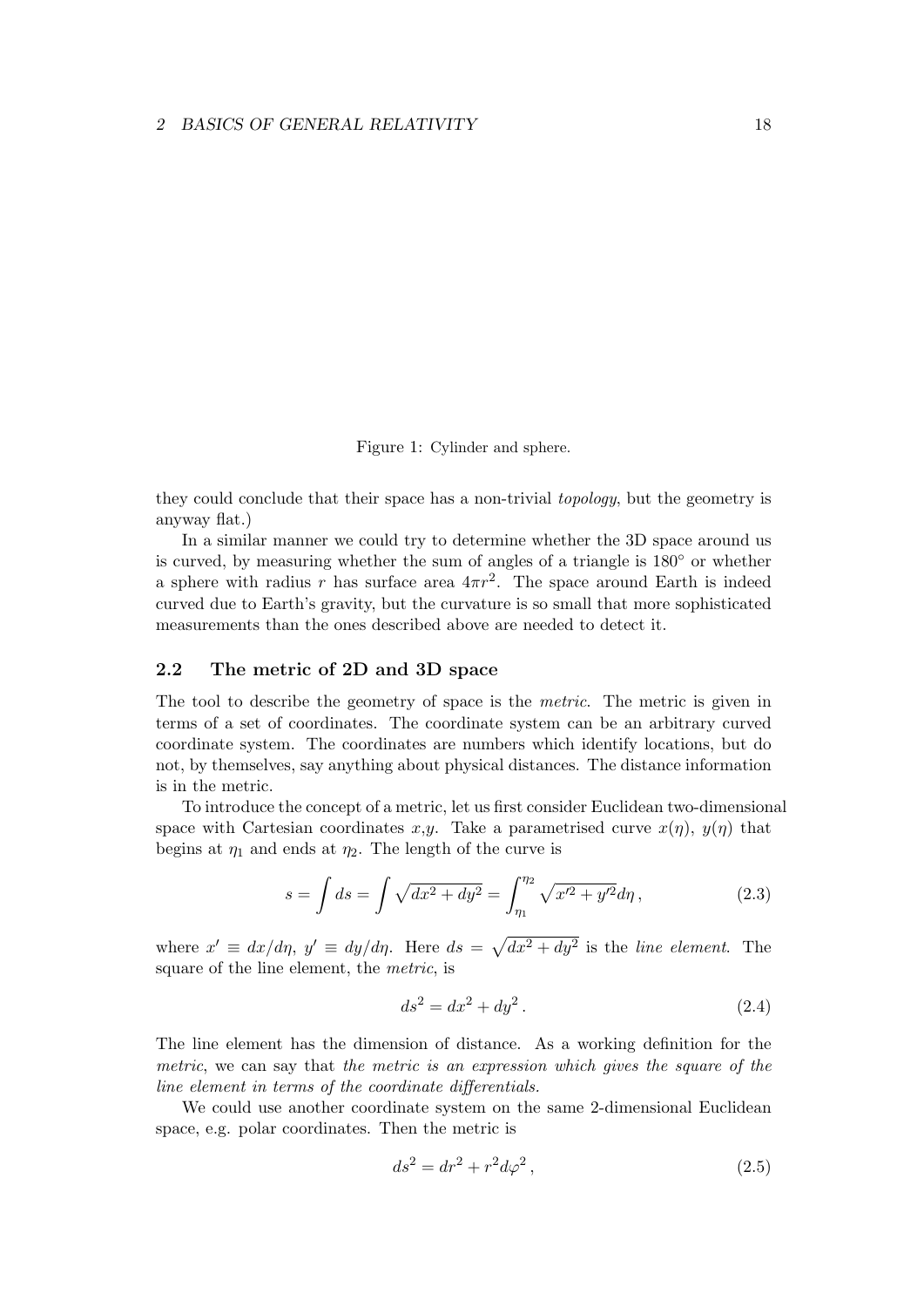Figure 2: A parametrised curve in Euclidean 2D space with Cartesian coordinates.

giving the length of a curve as

$$
s = \int ds = \int \sqrt{dr^2 + r^2 d\varphi^2} = \int_{\eta_1}^{\eta_2} \sqrt{r'^2 + r^2 \varphi'^2} d\eta. \tag{2.6}
$$

In a similar manner, in 3-dimensional Euclidean space, the metric is

$$
ds^2 = dx^2 + dy^2 + dz^2
$$
 (2.7)

in Cartesian coordinates, and

$$
ds^2 = dr^2 + r^2 d\theta^2 + r^2 \sin^2 \theta d\varphi^2 \qquad (2.8)
$$

in spherical coordinates (where the  $r$  coordinate has the dimension of distance, but the angular coordinates  $\theta$  and  $\varphi$  are dimensionless).

Now we can go to our first example of a curved (2-dimensional) space, the sphere. Let the radius of the sphere be  $a$ . For the two coordinates on this 2D space we can take the angles  $\theta$  and  $\varphi$ . We get the metric from the Euclidean 3D metric in spherical coordinates by setting  $r = r_0$ ,

$$
ds^2 = r_0^2 \left( d\theta^2 + \sin^2 \theta d\varphi^2 \right) \tag{2.9}
$$

The length of a curve  $\theta(\eta), \varphi(\eta)$  on this sphere is given by

$$
s = \int ds = \int_{\eta_1}^{\eta_2} r_0 \sqrt{\theta'^2 + \sin^2 \theta \varphi'^2} d\eta \ . \tag{2.10}
$$

For later application in cosmology, it is instructive to consider the coordinate transformation  $r = \sin \theta$  (this new coordinate r has nothing to do with the earlier r of 3D space, it is a coordinate on the sphere growing in the same direction as  $\theta$ , starting at  $r = 0$  from the North Pole  $(\theta = 0)$ ). Since now  $dr = \cos \theta d\theta = \sqrt{1 - r^2} d\theta$ , the metric becomes

$$
ds^2 = \frac{dr^2}{1 - r^2} + r^2 d\varphi^2 \ . \tag{2.11}
$$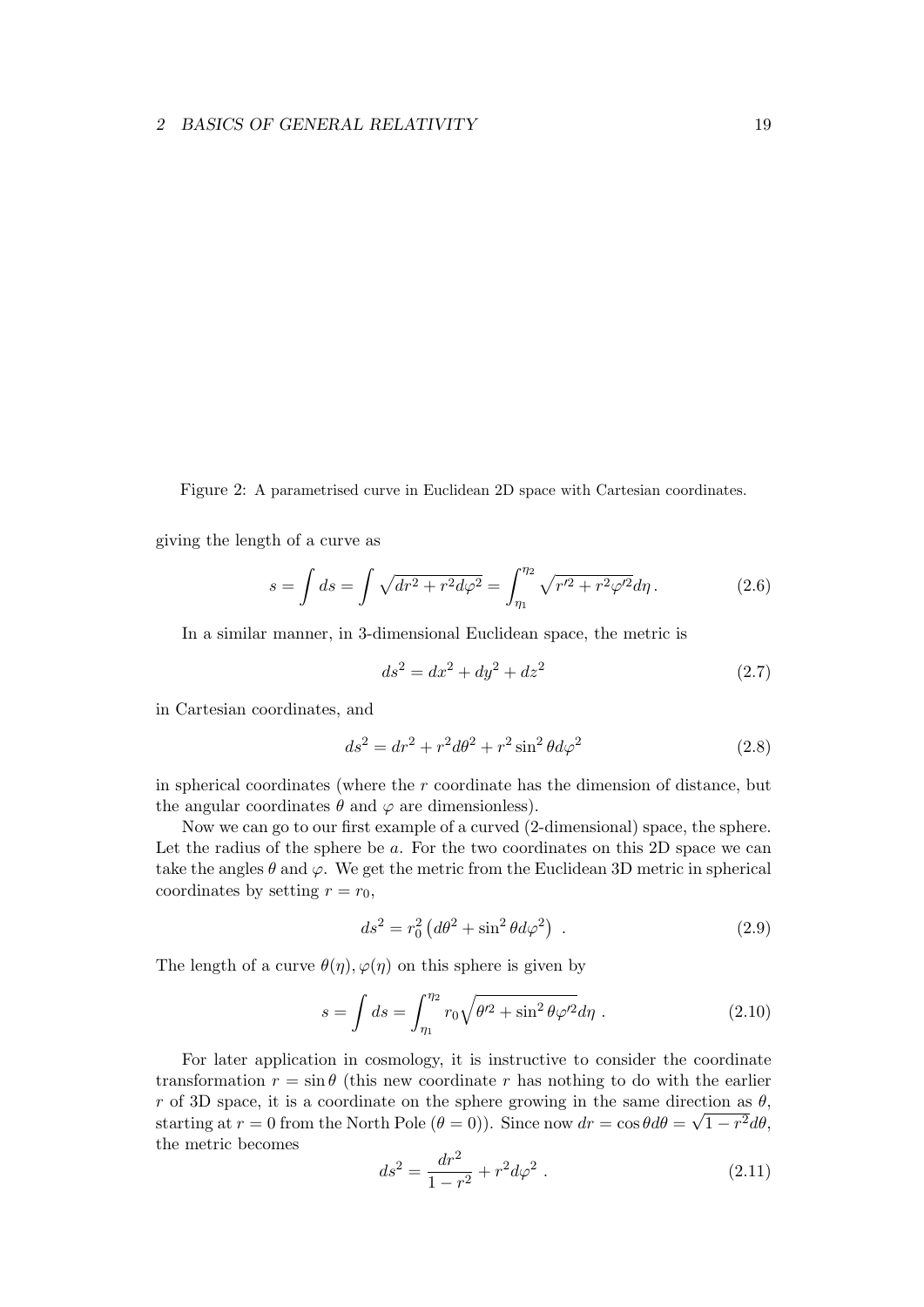Figure 3: A parametrised curve on a 2D sphere with spherical coordinates.

Figure 4: The part of the sphere covered by the coordinates in  $(2.11)$ .

For  $r \ll 1$  (in the vicinity of the North Pole), this metric is approximately the same as in (2.5), so on the "Arctic plane" the metric looks flat and the coordinates look like polar coordinates. As  $r$  grows, the deviation from flat geometry becomes more apparent. Note that we run into a problem when  $r = 1$ . This corresponds to  $\theta = 90^{\circ}$ , i.e. the "equator". After this  $r = \sin \theta$  begins to decrease again, repeating the same values. Also, at  $r = 1$ , the  $1/(1 - r^2)$  factor in the metric becomes infinite. We say there is a coordinate singularity at the equator. There is nothing wrong with the space itself, but our chosen coordinate system applies only for a part of this space, the region "north" of the equator.

## 2.3 4D flat spacetime

The coordinates of the four-dimensional spacetime are  $(x^0, x^1, x^2, x^3)$ , where  $x^0 = t$  is a time coordinate. Some examples are "Cartesian"  $(t, x, y, z)$  and spherical  $(t, r, \theta, \varphi)$ coordinates.

The metric of the Minkowski space of special relativity is

$$
ds^2 = -dt^2 + dx^2 + dy^2 + dz^2 , \qquad (2.12)
$$

in Cartesian coordinates. In spherical coordinates it is

$$
ds^{2} = -dt^{2} + dr^{2} + r^{2}d\theta^{2} + r^{2}\sin^{2}\theta \, d\varphi^{2} . \tag{2.13}
$$

The fact that time appears in the metric with a different sign reflects the special geometric features of Minkowski space. (We assume that the reader is familiar with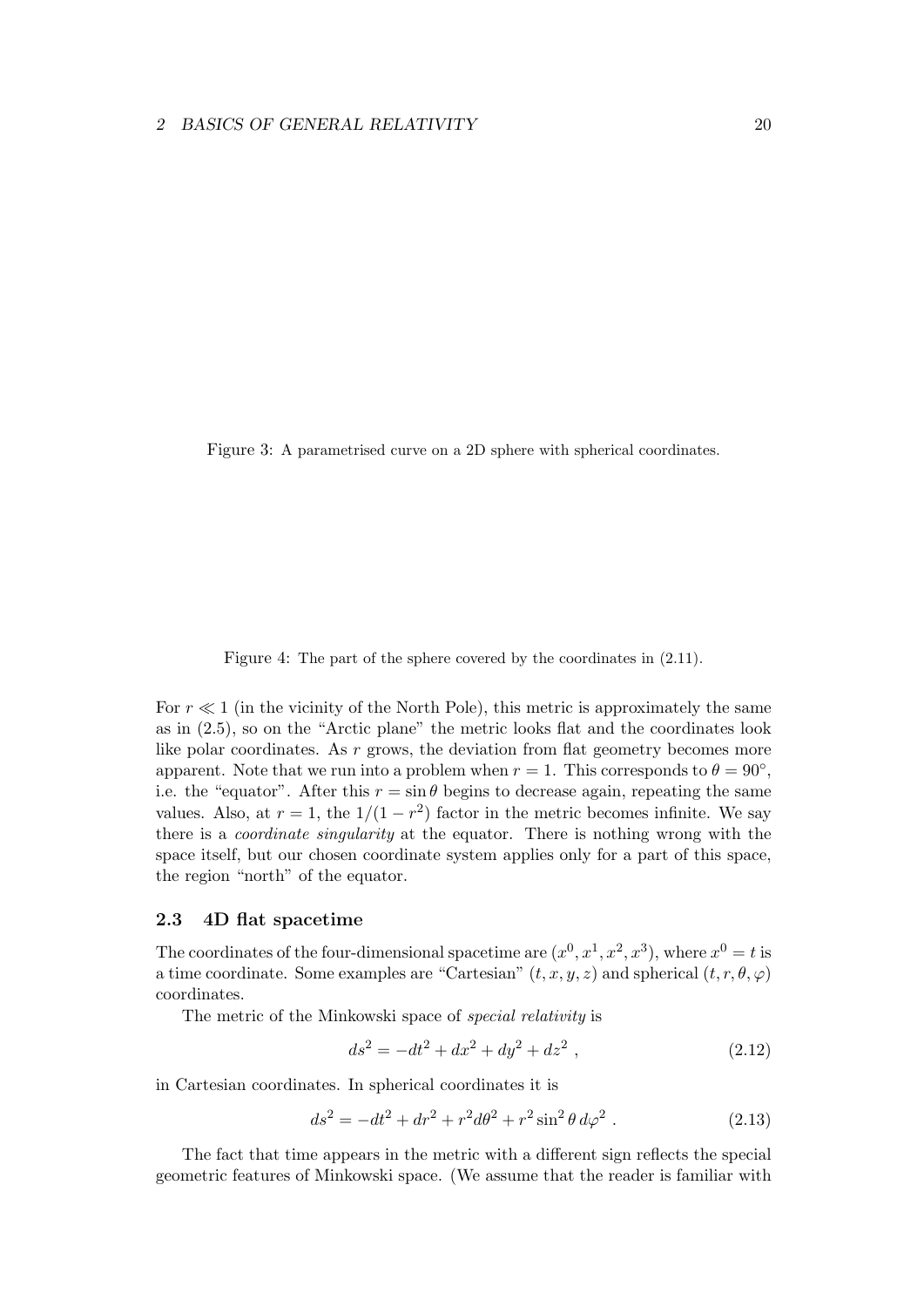Figure 5: The light cone.

special relativity, and won't go into details.) There are three kinds of distance intervals,

- timelike,  $ds^2 < 0$
- lightlike,  $ds^2 = 0$
- spacelike,  $ds^2 > 0$ .

The lightlike directions form the observer's future and past *light cones*. Light moves along the light cone, so everything we see with light lies on our past light cone, and we can receive signals slower than light from everywhere inside it. To see us as we are now (using light), the observer has to lie on our future light cone, and we can send timelike signals to everywhere inside it. As we move in time along our world line, we drag our light cones with us so that they sweep over the spacetime. The motion of a massive body is always timelike, and the motion of massless particles is always lightlike.

## 2.4 Curved spacetime

These features of the Minkowski space are inherited by the spacetime of general relativity. However, spacetime is now curved, whereas Minkowski spacetime is flat. (Recall that when we say space is flat, we mean it has Euclidean geometry; when we say spacetime is flat, we mean it has Minkowski geometry.) The (proper) length of a spacelike curve is  $\Delta s \equiv \int ds$ . Light moves along lightlike world lines,  $ds^2 =$ 0, massive objects along timelike world lines  $ds^2 < 0$ . The time measured by a clock carried by the object, the *proper time*, is  $\Delta \tau = \int d\tau$ , where  $d\tau \equiv \sqrt{-ds^2}$ , so  $d\tau^2 = -ds^2 > 0$ . The proper time  $\tau$  is a natural parameter for the world line,  $x^{\mu}(\tau)$ . The four-velocity of an object is defined as

$$
u^{\mu} = \frac{dx^{\mu}}{d\tau}.
$$
\n(2.14)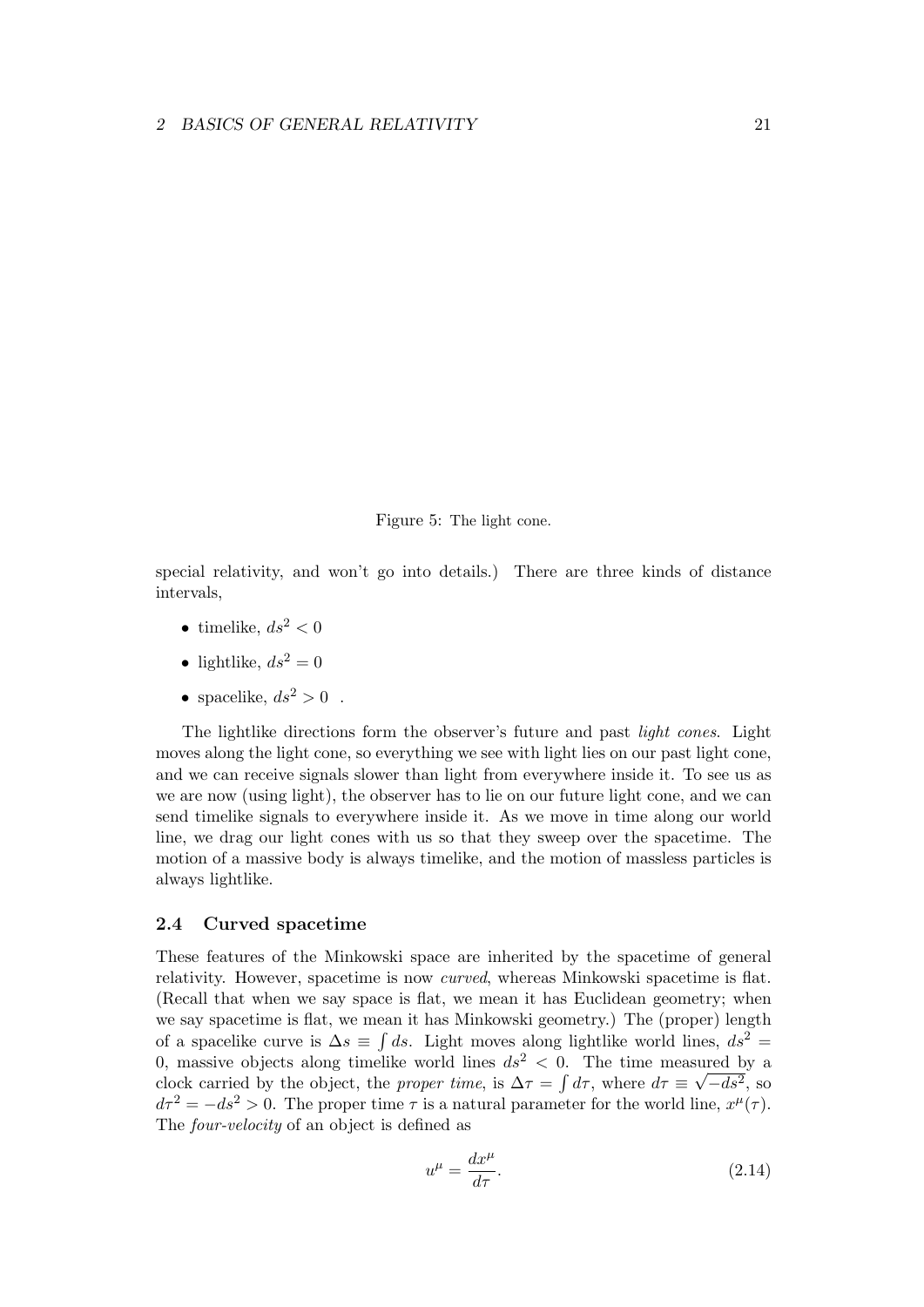Figure 6: Two coordinate systems with different time slicings.

The zeroth component of the 4-velocity,  $u^0 = dx^0/d\tau = dt/d\tau$  relates the proper time  $\tau$  to the *coordinate time t*, and the other components of the 4-velocity,  $u^i = dx^i/d\tau$ , to the *coordinate velocity*  $v^i \equiv dx^i/dt = u^i/u^0$ . To convert this coordinate velocity into a "physical" velocity (with respect to the coordinate system), we need to use the metric, see (2.20).

In an *orthogonal* coordinate system the coordinate lines are everywhere orthogonal to each other. The metric is then diagonal, meaning that it contains no crossterms like dxdy. We will only use orthogonal coordinate systems in this course.

The three-dimensional subspace, or *hypersurface*  $t = const.$  of spacetime is called the space (or the *universe*) at time  $t$ , or a *time slice* of the spacetime. It is possible to slice the same spacetime in many different ways i.e. to make different choices of the time coordinate  $t$ .

## 2.5 Vectors, tensors, and the volume element

The *metric*  $g_{\mu\nu}$  of spacetime is related to the distance interval by

$$
ds^{2} = g_{\mu\nu}dx^{\mu}dx^{\nu} \equiv \sum_{\mu=0}^{3} \sum_{\nu=0}^{3} g_{\mu\nu}dx^{\mu}dx^{\nu}.
$$
 (2.15)

We introduce the Einstein *summation rule*: we always sum over repeated indices, even if we don't bother to write down the summation sign  $\Sigma$ . This also applies to Latin indices,  $g_{ij}dx^idx^j \equiv \sum_{i=1}^3\sum_{j=1}^3g_{ij}dx^idx^j$ . The objects  $g_{\mu\nu}$  are the components of the metric tensor. They are usually taken to be dimensionless, but sometimes (particularly in the case of angular coordinates) it is more useful to keep the coordinates dimensionless and put the dimension in the metric. The components of the metric tensor form a symmetric  $4 \times 4$  matrix.

In the case of Minkowski space, the metric tensor in Cartesian coordinates is called  $\eta_{\mu\nu} \equiv \text{diag}(-1, 1, 1, 1)$ . In matrix notation we have for Minkowski space

$$
g_{\mu\nu} = \begin{bmatrix} -1 & 0 & 0 & 0 \\ 0 & 1 & 0 & 0 \\ 0 & 0 & 1 & 0 \\ 0 & 0 & 0 & 1 \end{bmatrix}
$$
 (2.16)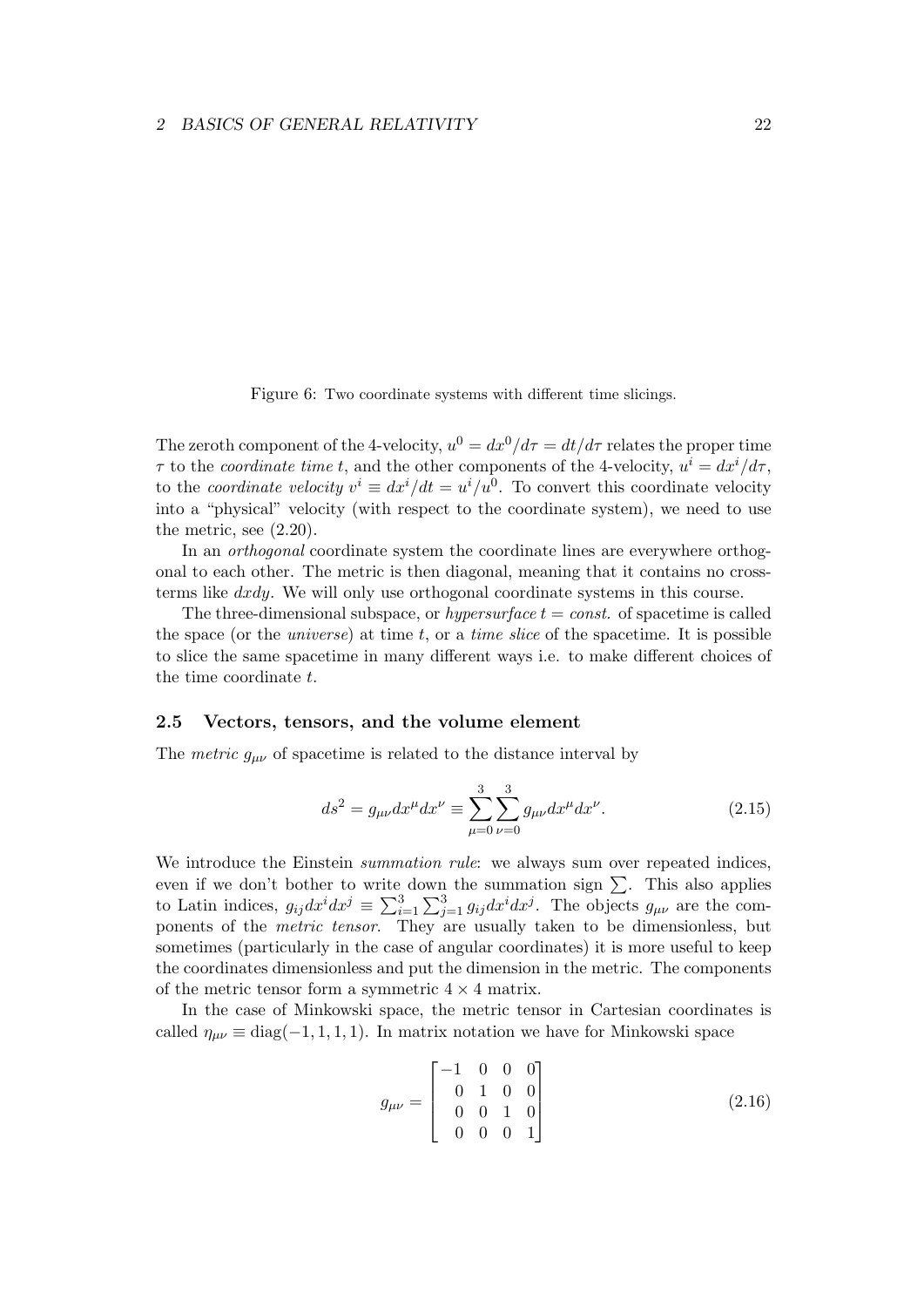in Cartesian coordinates, and

$$
g_{\mu\nu} = \begin{bmatrix} -1 & 0 & 0 & 0 \\ 0 & 1 & 0 & 0 \\ 0 & 0 & r^2 & 0 \\ 0 & 0 & 0 & r^2 \sin^2 \theta \end{bmatrix}
$$
 (2.17)

in spherical coordinates.

As another example, the metric tensor for a sphere (discussed above as an example of a curved 2D space) has the components

$$
[g_{ij}] = \begin{bmatrix} r_0^2 & 0\\ 0 & r_0^2 \sin^2 \theta \end{bmatrix}.
$$
 (2.18)

The vectors that occur naturally in relativity are *four-vectors*, with four components, as with the four-velocity discussed above. We will use the short term "vector" to refer both to three-vectors and four-vectors, as it should be obvious from the context which one we mean. As in three-dimensional flat geometry, the values of the components depend on the basis used. For example, if we move along the coordinate components depend on the basis used. For example, if we move along the coordinate  $x^1$  so that it changes by  $dx^1$ , the distance travelled is  $ds = \sqrt{g_{11}dx^1}dx^1 = \sqrt{g_{11}}dx^1$ . Similarly, the components of a vector do not give the physical magnitude of the quantity. In the case when the metric is diagonal, we just multiply by the relevant metric component to get the physical magnitude,

$$
w^{\hat{\alpha}} \equiv \sqrt{|g_{\alpha\alpha}|} w^{\alpha} , \qquad (2.19)
$$

where  $w^{\alpha}$  is the component of a vector in the basis where the metric is  $g_{\alpha\beta}$ , and  $w^{\hat{\alpha}}$ is the correctly normalised physical magnitude of the vector. (In the above, there is no summation over  $\alpha$ .)

For example, the physical velocity of an object is<sup>3</sup>

$$
v^{\hat{i}} = \sqrt{g_{ii}} dx^{i} / \sqrt{|g_{00}|} dx^{0}, \qquad (2.20)
$$

and the spatial components are always smaller than one.

The volume of a region of space (given by some range in the spatial coordinates  $x^1, x^2, x^3$  is given by

$$
V = \int_{V} dV = \int_{V} \sqrt{\det[g_{ij}]} dx^{1} dx^{2} dx^{3}
$$
\n(2.21)

where  $dV \equiv \sqrt{\det[g_{ij}]} dx^1 dx^2 dx^3$  is the *volume element*. Here  $\det[g_{ij}]$  is the determinant of the  $3 \times 3$  submatrix of the metric tensor components corresponding to the spatial coordinates. For an orthogonal coordinate system, the volume element is

$$
dV = \sqrt{g_{11}} dx^1 \sqrt{g_{22}} dx^2 \sqrt{g_{33}} dx^3.
$$
 (2.22)

Similarly, the surface area of a two-dimensional spatial region is S

$$
S = \int_{S} dS = \int_{S} \sqrt{\det[g_{ij}]} dx^{1} dx^{2}
$$
\n(2.23)

<sup>&</sup>lt;sup>3</sup>When  $g_{00} = -1$ , this simplifies to  $\sqrt{g_{ii}}dx^{i}/dt$ .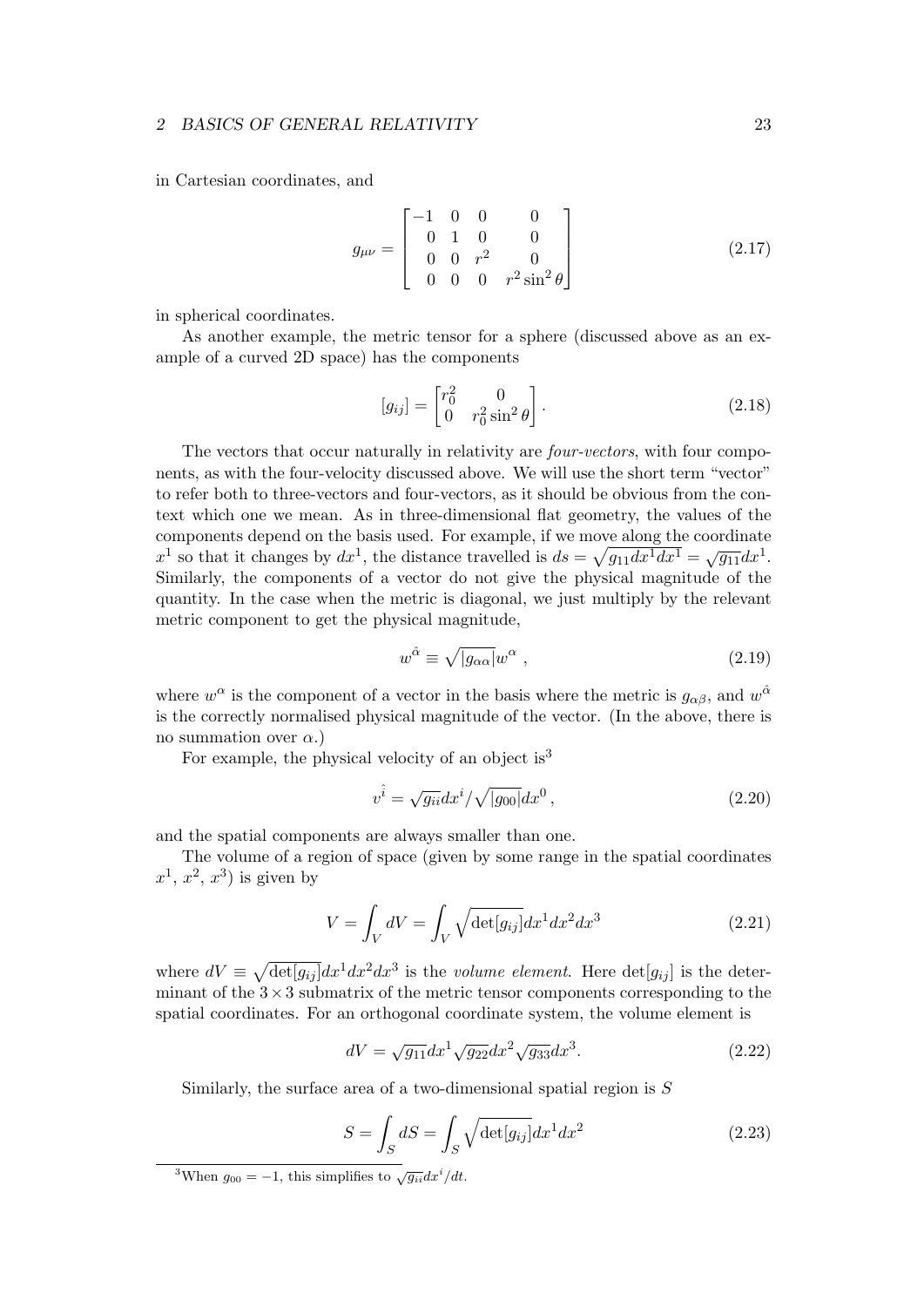where  $dS \equiv \sqrt{\det[g_{ij}]} dx^1 dx^2$  is the *area element*. Here  $\det[g_{ij}]$  is the determinant of the  $2\times 2$  submatrix of the metric tensor components corresponding to the subvolume with constant  $x^0$  and  $x^3$ . For an orthogonal coordinate system, we again have

$$
dS = \sqrt{g_{11}} dx^1 \sqrt{g_{22}} dx^2 . \qquad (2.24)
$$

The metric tensor is used for taking scalar products of four-vectors,

$$
\mathbf{w} \cdot \mathbf{u} \equiv g_{\alpha\beta} u^{\alpha} w^{\beta} . \tag{2.25}
$$

The (squared) norm of a four-vector w is

$$
\mathbf{w} \cdot \mathbf{w} \equiv g_{\alpha\beta} w^{\alpha} w^{\beta}.
$$
 (2.26)

Exercise: Show that the norm of the four-velocity is always −1.

## 2.6 Contravariant and covariant components

(This subsection is not needed for the course, but it may help to clarify things for those who wonder why we sometimes write indices up and sometimes down, and what the difference is.)

Sometimes the index is written as a subscript, sometimes as a superscript. We will not be doing index gymnastics in the course, but for completeness' sake, let us say a few words about this. The component  $w^{\alpha}$  of a four-vector is called a *contravariant* component. The corresponding covariant component is defined as

$$
w_{\alpha} \equiv g_{\alpha\beta} w^{\beta}.
$$
\n<sup>(2.27)</sup>

The norm is now simply

$$
\mathbf{w} \cdot \mathbf{w} = w_{\alpha} w^{\alpha}.
$$
 (2.28)

In particular, for the 4-velocity we always have

$$
u_{\mu}u^{\mu} = g_{\mu\nu}u^{\mu}u^{\nu} = \frac{ds^2}{d\tau^2} = -1.
$$
 (2.29)

In Minkowski space written in Cartesian coordinates, the only difference is in the sign of the 0-component, but in curved spacetime (or in curved coordinates), the covariant and contravariant vectors can be quite different.

We defined the metric tensor through its covariant components (Eq. 2.15). We now define the corresponding covariant components  $g^{\alpha\beta}$  as the inverse matrix of the matrix  $[g_{\alpha\beta}],$ 

$$
g_{\alpha\beta}g^{\beta\gamma} = \delta_{\alpha}^{\ \gamma} \ . \tag{2.30}
$$

Now

$$
g^{\alpha\beta}w_{\beta} = g^{\alpha\beta}g_{\beta\gamma}w^{\gamma} = \delta^{\alpha}_{\gamma}w^{\gamma} = w^{\alpha}.
$$
 (2.31)

The metric tensor can be used to lower and raise indices. For tensors we have

$$
A_{\alpha}^{\ \beta} = g_{\alpha\gamma} A^{\gamma\beta} A_{\alpha\beta} = g_{\alpha\gamma} g_{\beta\delta} A^{\gamma\delta} A^{\alpha\beta} = g^{\alpha\gamma} g^{\beta\delta} A_{\gamma\delta}.
$$
 (2.32)

Note that in general  $A_{\alpha}^{\ \beta} \neq A_{\ \alpha}^{\beta}$  unless the tensor is symmetric.

The symbols  $\delta_{\alpha\beta}$  and  $\eta_{\alpha\beta}$  are not tensors, and the location of their indices carries no meaning.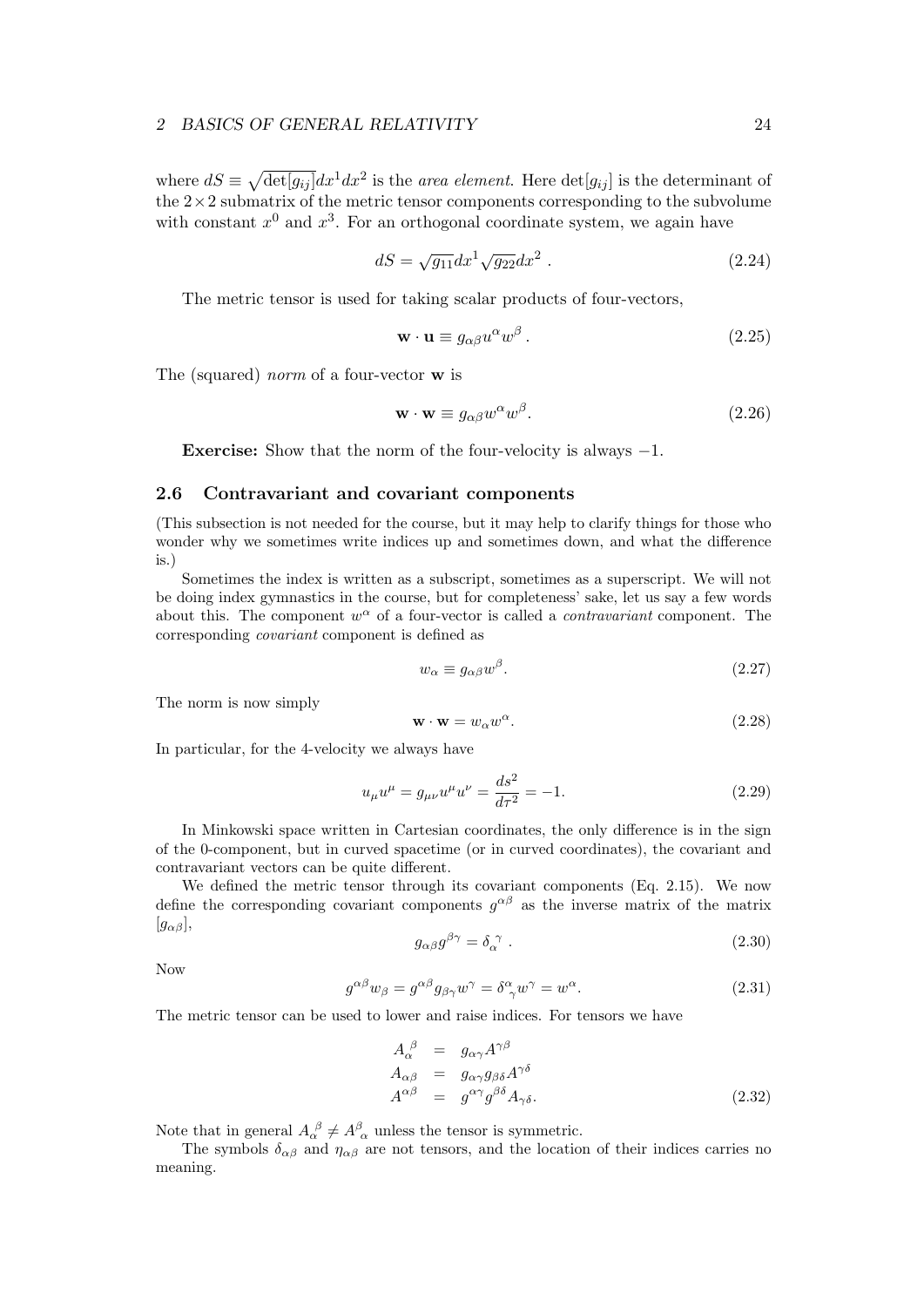## 2.7 The Einstein equation

Given that the degrees of freedom of the spacetime are given by the metric and we want to have equations of motion which are second order, they can only involve the metric and its first and second derivatives,

$$
g_{\mu\nu}, \qquad \partial g_{\mu\nu}/\partial x^{\sigma}, \qquad \partial^2 g_{\mu\nu}/(\partial x^{\sigma} \partial x^{\tau}) , \qquad (2.33)
$$

as well as the matter degrees of freedom. The requirement of invariance under general coordinate transformations restricts the equation of motion (in four dimensions) to have the form

$$
G_{\mu\nu} + \Lambda g_{\mu\nu} = 8\pi G_{\rm N} T_{\mu\nu} , \qquad (2.34)
$$

where  $G_{\mu\nu}$  is a unique tensor constructed from the metric and its first and second derivatives and  $\Lambda$  is a constant called the *cosmological constant* (the reason for the name will become apparent in the next chapter) and  $T_{\mu\nu}$  is the *energy-momentum* tensor, also known as the stress-energy tensor. This equation specifies how the geometry of spacetime and its matter content interact, in other words it is the law of gravity according to general relativity. We will not discuss the Einstein tensor or this equation in much detail in this course. In the first part of the course we only need it in the case of the homogeneous and isotropic approximation, and in the second part we will look at small perturbations around this. However, we have explained a little bit about general relativity to give some idea of the mathematical structure which underlies the Friedmann-Robertson-Walker models.

The energy-momentum tensor describes all properties of matter which affect the spacetime, namely energy density, momentum density, pressure, and stress. For frictionless continuous matter, a perfect fluid, it has the form

$$
T_{\mu\nu} = (\rho + p)u_{\mu}u_{\nu} + pg_{\mu\nu} \t\t(2.35)
$$

where  $\rho$  is the energy density and p is the pressure measured by an observer moving with four-velocity  $u^{\mu}$  (such an observer is in the *rest frame* of the fluid). In cosmology we can usually assume that the energy tensor has the perfect fluid form. If we consider a fictitious observer who is comoving not with the fluid, but the coordinates (i.e. her four-velocity is  $w^{\alpha} = \delta^{\alpha 0}$ ),  $T_{00}$  gives the energy density she measures,  $T_{i0}$ gives the momentum density, which is equal to the energy flux,  $T_{0i}$  and  $T_{ij}$  gives the flux of momentum *i*-component in *j*-direction.

In Newton's theory the source of gravity is mass, in the case of continuous matter, the mass density  $\rho_m$ . According to Newton, the gravitational field  $\vec{g}_N$  is given by the equation

$$
\nabla^2 \Phi = -\nabla \cdot \vec{g}_N = 4\pi G_N \rho_m , \qquad (2.36)
$$

where  $\Phi$  is the gravitational potential. (We earlier discussed Newton's law in the form of the force law for point particles; this potential formulation for a continuous medium is equivalent, for finite systems.) Comparing  $(2.36)$  to  $(2.34)$ , the mass density  $\rho_m$  has been replaced by  $T_{\mu\nu}$ , and  $\nabla^2 \Phi$  has been replaced by the Einstein tensor  $G_{\mu\nu}$ , which is a short way of writing a complicated expression built from  $g_{\mu\nu}$ and its first and second derivatives of. Thus the gravitational potential is replaced by the 10-component tensor  $g_{\mu\nu}$ .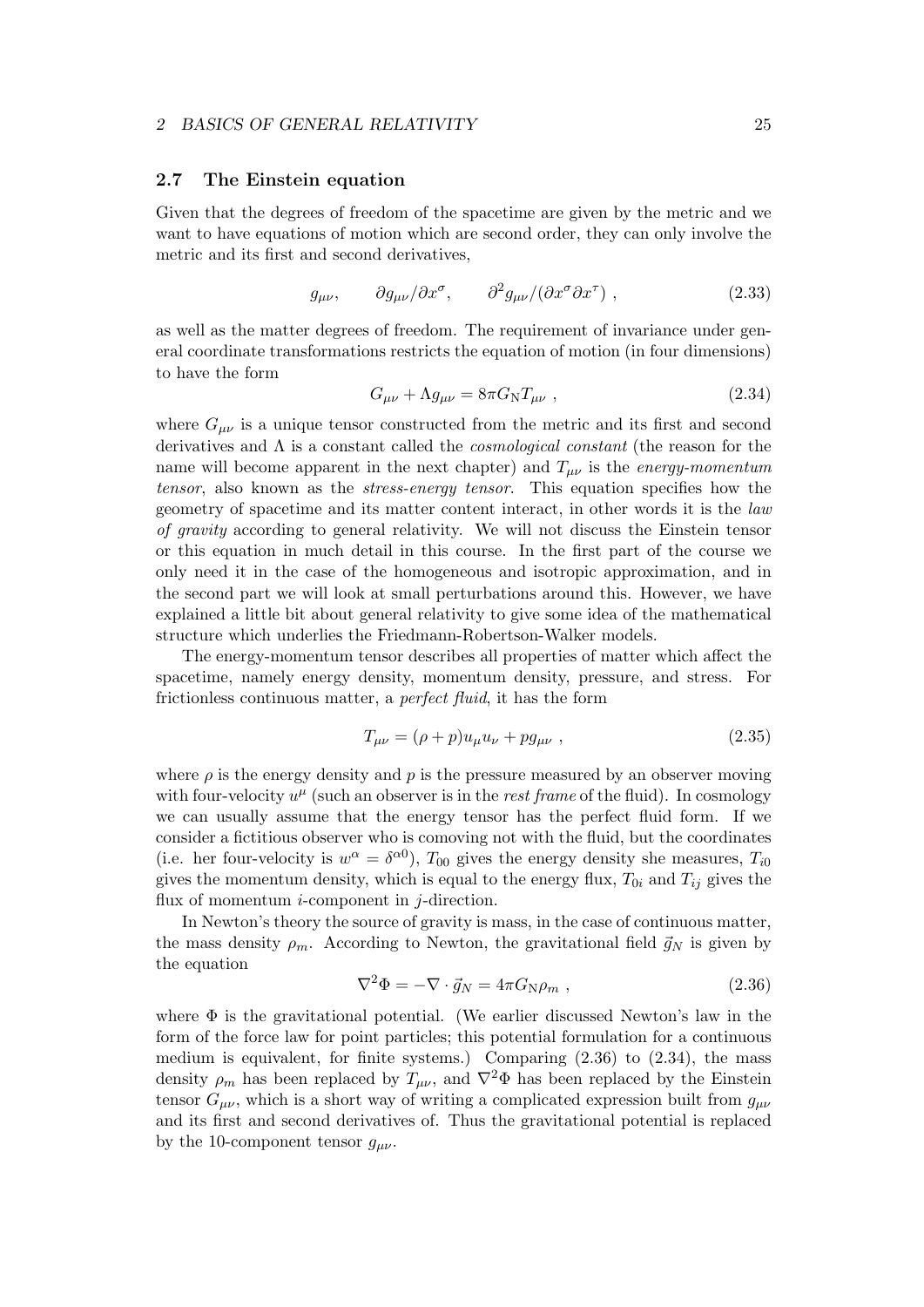Figure 7: Defining the angular diameter distance.

In the case of a weak gravitational field, the metric is close to the Minkowski metric, and it can be written as

$$
ds^{2} = -(1+2\Phi)dt^{2} + (1-2\Phi)\delta_{ij}dx^{i}dx^{j} , \qquad (2.37)
$$

where  $|\Phi| \ll 1$ . The Einstein equation then reduces to

$$
\nabla^2 \Phi = 4\pi G_N(\rho + 3p) - \Lambda . \qquad (2.38)
$$

Comparing this to (2.36), we see that the mass density  $\rho_m$  has been replaced by  $\rho+3p$ , leaving aside the cosmological constant for a moment. For relativistic matter, where mass is not the dominant contribution to the energy density and  $p$  can be of the same order of magnitude as  $\rho$ , this is an important modification to the law of gravity. For nonrelativistic matter, where the particle velocities are  $v \ll 1$ , we have  $p \ll \rho \simeq \rho_m$ , and we get the Newtonian equation. The cosmological constant corresponds to a Newtonian potential that is quadratic in the coordinates, and thus a linear repulsive force (for  $\Lambda > 0$ ). We will see the repulsive effect of the cosmological constant even more clearly when we discuss cosmology in the next chapter.

## 2.8 Distance, luminosity, and magnitude

In general relativity, it is possible to define spacelike distances just as in special relativity and Newtonian physics. One simply draws a spacelike line and integrates  $\sqrt{ds^2}$  along the line. However, in a space that evolves in time, it is impossible to measure such distances, because they are defined only at one particular moment in time. The observer necessarily moves forward in time, and can never travel in a spacelike direction. (In other words, the space changes as the observer goes about measuring it.) Even if we lived in a static universe where such measurements would be possible in principle, they could not be done in practice for cosmology, since we cannot move for cosmologically significant distances. Therefore, in cosmology the observationally relevant distances are those defined with respect to light. They are not distances in space but distances along lightlike directions in spacetime. The two main distances used in cosmology are the angular diameter distance and the luminosity distance.

In Euclidean space, an object with proper size  $dS$  distance d away is seen at an angle (when  $d \gg dS$ )

$$
d\theta = \frac{dS}{d} \tag{2.39}
$$

In general relativity, we therefore *define* the angular diameter distance of an object with proper size R and angular size  $\theta$  as

$$
d_A \equiv \frac{\mathrm{d}S}{\mathrm{d}\theta} \ . \tag{2.40}
$$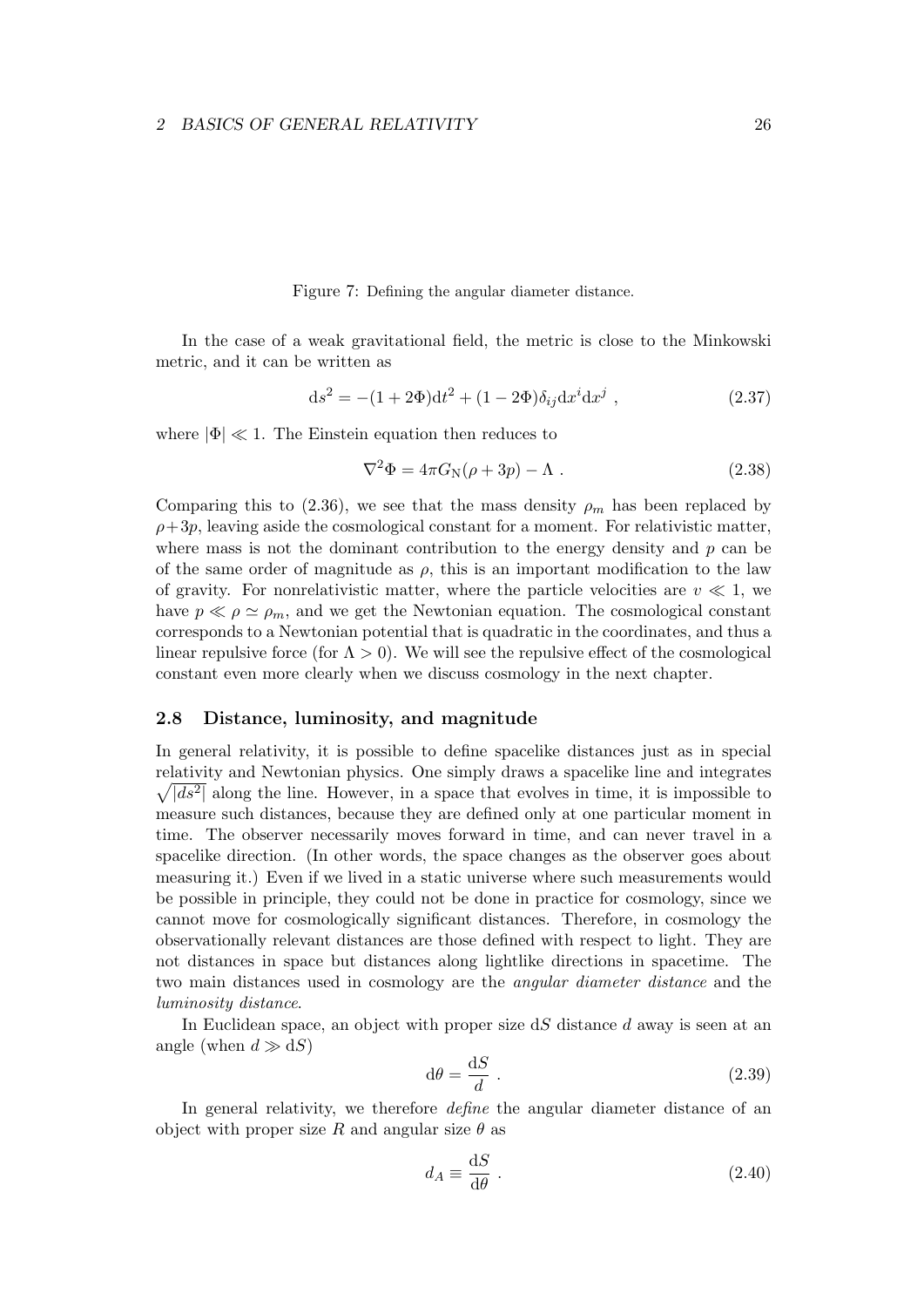The reasoning of the Euclidean situation is here reversed. Objects do not look smaller because they are further away, they are further away because they look smaller. In the case of curved spacetime this can lead to behaviour at odds with intuition from Euclidean geometry; we will encounter one example in the next section. In order to determine the angular diameter distance, we need to know the proper size of the object we are observing. In cosmology, this is can be done reliably only in a few cases, the most notable of which is the pattern of the anisotropy of the CMB, which we will discuss in the second part of the course.

The luminosity distance is defined in a similar manner. In Euclidean space, if an object radiates isotropically with *absolute luminosity L* (this is the radiated energy per unit time measured next to the object), an observer at distance d sees the flux (energy per unit time per unit area)

$$
F = \frac{L}{4\pi d^2} \tag{2.41}
$$

In general relativity, the luminosity distance  $d<sub>L</sub>$  is defined as

$$
d_L \equiv \sqrt{\frac{L}{4\pi F}} \ . \tag{2.42}
$$

As with the angular diameter distance, objects in curved spacetime are further away because they look fainter, not the other way around. (However, at least in homogeneous and isotropic models, the luminosity distance behaves qualitatively as expected from Euclidean intuition, unlike  $d_A$ .)

In any spacetime, the two distances are related by  $d_L = (1 + z)^2 d_A$ , so there in practice there is only one independent observational cosmological distance<sup>4</sup>.

In astronomy, luminosity is often expressed in terms of *magnitude*. This system hails back to the ancient Greeks, who classified stars visible to the naked eye into six classes according to their brightness. Magnitude in modern astronomy is defined so that it roughly matches this classification, but it is not restricted to positive integers. The magnitude scale is logarithmic in such a way that a difference of 5 magnitudes corresponds to a factor of 100 in luminosity<sup>5</sup>. The *absolute magnitude* M and apparent magnitude m of an object are defined as

$$
M \equiv -2.5 \log_{10} \frac{L}{L_0}
$$
  

$$
m \equiv -2.5 \log_{10} \frac{F}{F_0},
$$
 (2.43)

where  $L_0$  and  $F_0$  are reference luminosity and flux. There are actually different magnitude scales corresponding to different regions of the electromagnetic spectrum, with different reference luminosities. The *bolometric* magnitude and luminosity refer to the power or flux integrated over all frequencies, whereas the visual magnitude and luminosity refer only to the visible light. In the bolometric magnitude scale  $L_0 = 3.0 \times 10^{28}$ W. The reference flux  $F_0$  for the apparent scale is chosen so in relation

 ${}^{4}$ The parallax distance, related to the change of angular position of objects on the sky with the movement of the observer, does not reduce to the angular diameter distance, but at present it has not been measured on cosmological scales. That is expected to change with ESA's Gaia satellite, launched in December 2013 and currently taking data.

<sup>&</sup>lt;sup>5</sup>So a difference of 1 magnitude corresponds to a factor of  $100^{1/5} \approx 2.512$  in luminosity.